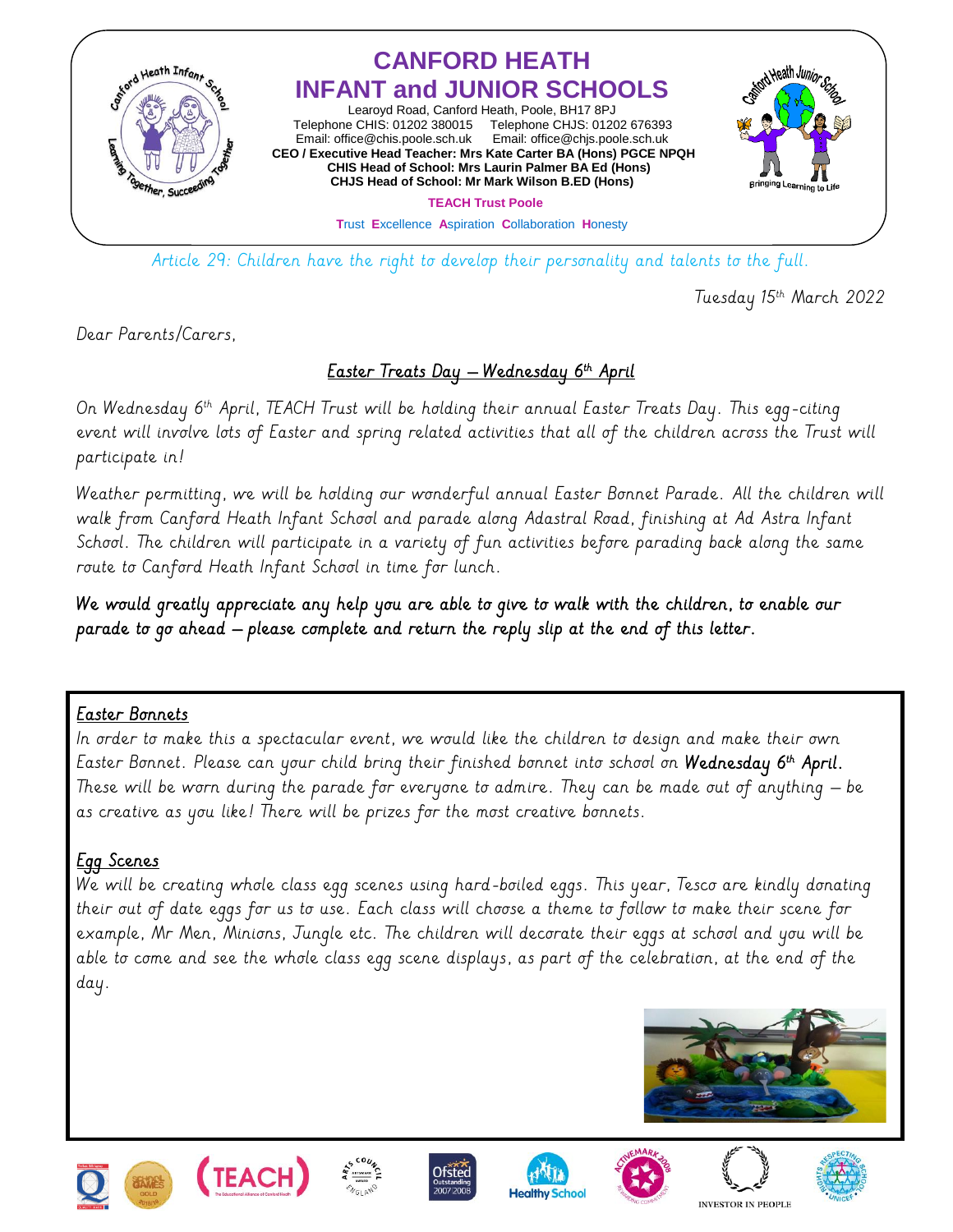



### Easter Bonnet Parade

Canford Heath Infant School children will leave the school at 9:00am, wearing the Easter

Bonnets they have made. They will parade to Ad Astra Infant School, arriving at approximately 10:00am. We will spend some time at Ad Astra School participating in Easter and spring activities and aim to have walked back to Canford Heath Infant School by approximately 12:00pm.

We look forward to the children from both schools seeing each other as they walk past on opposite sides of the road. They will be able to admire all the Easter Bonnets that have been made and give each other a big smile and a wave!

If you are unable to help on the walk, we would still like to invite you to share in this wonderful community event by coming out to watch the parade along Adastral Road. You are welcome to take photos but, as always, we do request that any photos which include children other than your own are not posted on any social media sites.

## <u>End of the Day Celebration</u>

At the end of the day, there will be a celebration of the day's events in the school hall from 3:15pm – 3:45pm. After you have collected your child, please come along to see the egg scene they have created with their class and the winning Easter bonnets from each class.

# Request for Help

In order for this event to go ahead, we will require lots of adult helpers to assist with walking with the children in the parade. There will be an opportunity for you to relax and enjoy some refreshments whilst the children are participating in the activities at Ad Astra Infant School, before we walk back to Canford Heath Infant School.

Please indicate on the reply slip if you are able to assist on the day. Your child's teacher will be in touch with further details following any offers of help.

We thank you for your continued support and look forward to sharing this eggs-tra special event with you!

Yours faithfully

 $N$   $C$ 













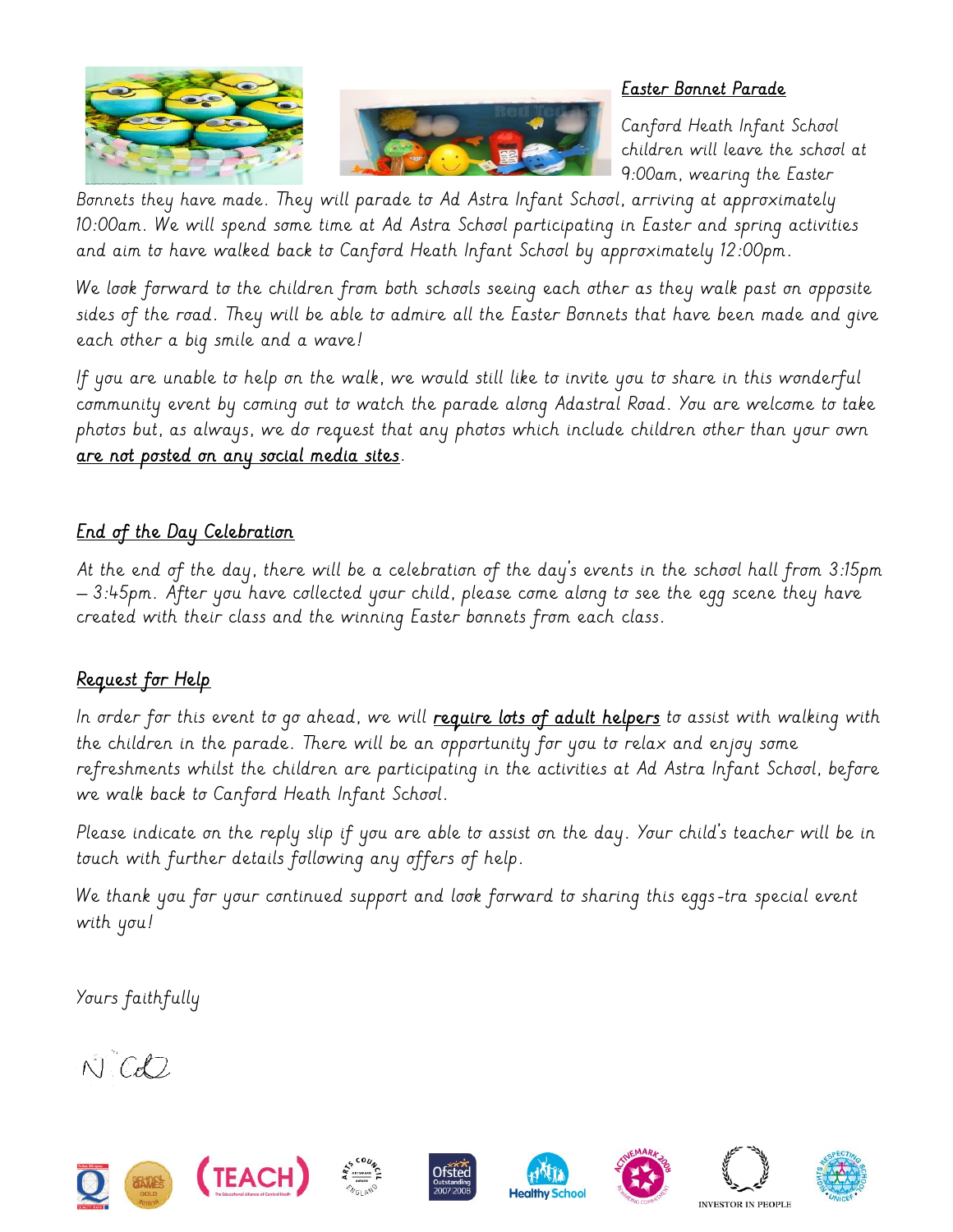Mrs N Cole Religious Education Leader

### <u>Easter Treats Day – Wednesday 6th April</u>

Please complete and return this reply slip to the school office by F**riday 18<sup>th</sup> March.** 

### Important Allergy Information

As part of this special day, the children will be enjoying some Easter activities with a prize of a small chocolate treat to eat whilst at Ad Astra Infant School. (Please can you keep this as a surprise for your child if possible.)

During the making of the egg scene, the children will be handling hard-boiled eggs.

Therefore, please supply any allergy information, for example, dairy/egg/nuts etc.

Allergy Information:

Signed: (Parent/Carer)………………………………………………………………………………………………………………………………………………………………

………………………………………………………………………………………………………………………………………………………………………………………………………

………………………………………………………………………………………………………………………………………………………………………………………………………………………

# Offer of Help

| Parent/Carer Name:                |
|-----------------------------------|
| Emergency Contact Number for you: |

I can help on Wednesday  $6^{th}$  April with:

9:00am to 12:00pm

Walking with the Easter Bonnet Parade from Canford Heath Infant School to Ad Astra Infant School and back again.